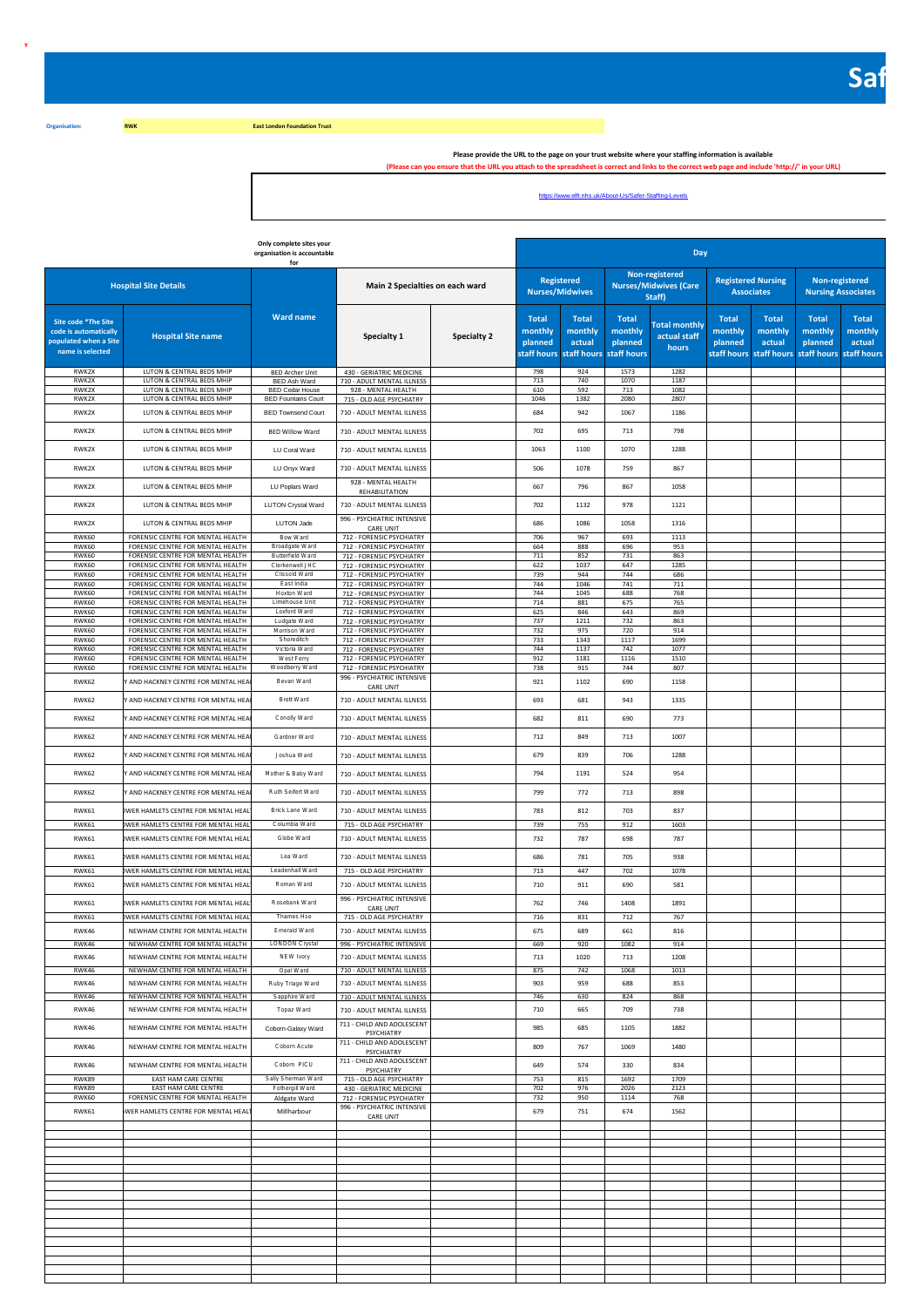**East London Foundation Trust** 

**Y**

**Organisation: RWK**

Please provide the URL to the page on your trust website where your staffing information is available "<br>(Please can you ensure that the URL you attach to the spreadsheet is correct and links to the correct web page and inc

https://www.elft.nhs.uk/About-Us/Safer-Staffing-Levels

|                                                                                           |                              | Only complete sites your<br>organisation is accountable<br>for |                                 |                    |                                                   |                                                              |                                    | Day                                               |                                                                                       |                            |                                             |                            |
|-------------------------------------------------------------------------------------------|------------------------------|----------------------------------------------------------------|---------------------------------|--------------------|---------------------------------------------------|--------------------------------------------------------------|------------------------------------|---------------------------------------------------|---------------------------------------------------------------------------------------|----------------------------|---------------------------------------------|----------------------------|
|                                                                                           | <b>Hospital Site Details</b> |                                                                | Main 2 Specialties on each ward |                    | Nurses/Midwives                                   | Registered                                                   |                                    | Non-registered<br>Nurses/Midwives (Care<br>Staff) | <b>Registered Nursing</b><br><b>Associates</b>                                        |                            | Non-registered<br><b>Nursing Associates</b> |                            |
| Site code *The Site<br>code is automatically<br>populated when a Site<br>name is selected | <b>Hospital Site name</b>    | <b>Ward name</b>                                               | Specialty 1                     | <b>Specialty 2</b> | <b>Total</b><br>monthly<br>planned<br>staff hours | <b>Total</b><br>monthly<br>actual<br>staff hours staff hours | <b>Total</b><br>monthly<br>planned | <b>Total monthly</b><br>actual staff<br>hours     | <b>Total</b><br>monthly<br>planned<br>staff hours staff hours staff hours staff hours | Total<br>monthly<br>actual | Total<br>monthly<br>planned                 | Total<br>monthly<br>actual |
| RWK2X                                                                                     | LUTON & CENTRAL BEDS MHIP    | <b>BED Archer Unit</b>                                         | 430 - GERIATRIC MEDICINE        |                    | 798                                               | 924                                                          | 1573                               | 1282                                              |                                                                                       |                            |                                             |                            |
|                                                                                           |                              |                                                                |                                 |                    |                                                   |                                                              |                                    |                                                   |                                                                                       |                            |                                             |                            |
|                                                                                           |                              |                                                                |                                 |                    |                                                   |                                                              |                                    |                                                   |                                                                                       |                            |                                             |                            |
|                                                                                           |                              |                                                                |                                 |                    |                                                   |                                                              |                                    |                                                   |                                                                                       |                            |                                             |                            |
|                                                                                           |                              |                                                                |                                 |                    |                                                   |                                                              |                                    |                                                   |                                                                                       |                            |                                             |                            |
|                                                                                           |                              |                                                                |                                 |                    |                                                   |                                                              |                                    |                                                   |                                                                                       |                            |                                             |                            |
|                                                                                           |                              |                                                                |                                 |                    |                                                   |                                                              |                                    |                                                   |                                                                                       |                            |                                             |                            |
|                                                                                           |                              |                                                                |                                 |                    |                                                   |                                                              |                                    |                                                   |                                                                                       |                            |                                             |                            |
|                                                                                           |                              |                                                                |                                 |                    |                                                   |                                                              |                                    |                                                   |                                                                                       |                            |                                             |                            |
|                                                                                           |                              |                                                                |                                 |                    |                                                   |                                                              |                                    |                                                   |                                                                                       |                            |                                             |                            |
|                                                                                           |                              |                                                                |                                 |                    |                                                   |                                                              |                                    |                                                   |                                                                                       |                            |                                             |                            |
|                                                                                           |                              |                                                                |                                 |                    |                                                   |                                                              |                                    |                                                   |                                                                                       |                            |                                             |                            |
|                                                                                           |                              |                                                                |                                 |                    |                                                   |                                                              |                                    |                                                   |                                                                                       |                            |                                             |                            |
|                                                                                           |                              |                                                                |                                 |                    |                                                   |                                                              |                                    |                                                   |                                                                                       |                            |                                             |                            |
|                                                                                           |                              |                                                                |                                 |                    |                                                   |                                                              |                                    |                                                   |                                                                                       |                            |                                             |                            |
|                                                                                           |                              |                                                                |                                 |                    |                                                   |                                                              |                                    |                                                   |                                                                                       |                            |                                             |                            |
|                                                                                           |                              |                                                                |                                 |                    |                                                   |                                                              |                                    |                                                   |                                                                                       |                            |                                             |                            |
|                                                                                           |                              |                                                                |                                 |                    |                                                   |                                                              |                                    |                                                   |                                                                                       |                            |                                             |                            |
|                                                                                           |                              |                                                                |                                 |                    |                                                   |                                                              |                                    |                                                   |                                                                                       |                            |                                             |                            |
|                                                                                           |                              |                                                                |                                 |                    |                                                   |                                                              |                                    |                                                   |                                                                                       |                            |                                             |                            |
|                                                                                           |                              |                                                                |                                 |                    |                                                   |                                                              |                                    |                                                   |                                                                                       |                            |                                             |                            |
|                                                                                           |                              |                                                                |                                 |                    |                                                   |                                                              |                                    |                                                   |                                                                                       |                            |                                             |                            |
|                                                                                           |                              |                                                                |                                 |                    |                                                   |                                                              |                                    |                                                   |                                                                                       |                            |                                             |                            |
|                                                                                           |                              |                                                                |                                 |                    |                                                   |                                                              |                                    |                                                   |                                                                                       |                            |                                             |                            |
|                                                                                           |                              |                                                                |                                 |                    |                                                   |                                                              |                                    |                                                   |                                                                                       |                            |                                             |                            |
|                                                                                           |                              |                                                                |                                 |                    |                                                   |                                                              |                                    |                                                   |                                                                                       |                            |                                             |                            |
|                                                                                           |                              |                                                                |                                 |                    |                                                   |                                                              |                                    |                                                   |                                                                                       |                            |                                             |                            |
|                                                                                           |                              |                                                                |                                 |                    |                                                   |                                                              |                                    |                                                   |                                                                                       |                            |                                             |                            |
|                                                                                           |                              |                                                                |                                 |                    |                                                   |                                                              |                                    |                                                   |                                                                                       |                            |                                             |                            |
|                                                                                           |                              |                                                                |                                 |                    |                                                   |                                                              |                                    |                                                   |                                                                                       |                            |                                             |                            |
|                                                                                           |                              |                                                                |                                 |                    |                                                   |                                                              |                                    |                                                   |                                                                                       |                            |                                             |                            |
|                                                                                           |                              |                                                                |                                 |                    |                                                   |                                                              |                                    |                                                   |                                                                                       |                            |                                             |                            |
|                                                                                           |                              |                                                                |                                 |                    |                                                   |                                                              |                                    |                                                   |                                                                                       |                            |                                             |                            |
|                                                                                           |                              |                                                                |                                 |                    |                                                   |                                                              |                                    |                                                   |                                                                                       |                            |                                             |                            |
|                                                                                           |                              |                                                                |                                 |                    |                                                   |                                                              |                                    |                                                   |                                                                                       |                            |                                             |                            |
|                                                                                           |                              |                                                                |                                 |                    |                                                   |                                                              |                                    |                                                   |                                                                                       |                            |                                             |                            |
|                                                                                           |                              |                                                                |                                 |                    |                                                   |                                                              |                                    |                                                   |                                                                                       |                            |                                             |                            |
|                                                                                           |                              |                                                                |                                 |                    |                                                   |                                                              |                                    |                                                   |                                                                                       |                            |                                             |                            |
|                                                                                           |                              |                                                                |                                 |                    |                                                   |                                                              |                                    |                                                   |                                                                                       |                            |                                             |                            |
|                                                                                           |                              |                                                                |                                 |                    |                                                   |                                                              |                                    |                                                   |                                                                                       |                            |                                             |                            |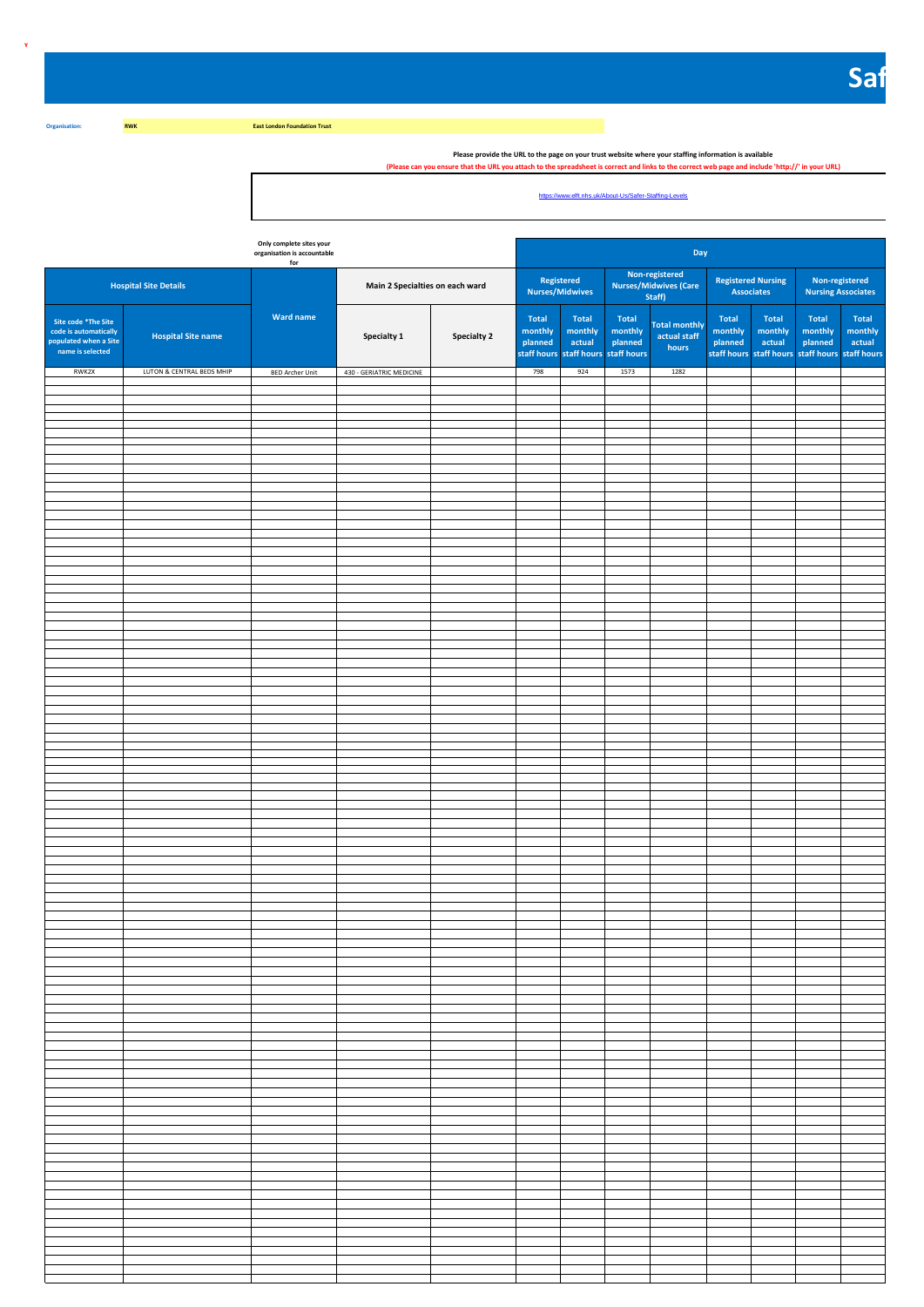**East London Foundation Trust** 

**Y**

**Organisation: RWK**

Please provide the URL to the page on your trust website where your staffing information is available "<br>(Please can you ensure that the URL you attach to the spreadsheet is correct and links to the correct web page and inc

https://www.elft.nhs.uk/About-Us/Safer-Staffing-Levels

|                                                                                           |                              | Only complete sites your<br>organisation is accountable<br>for |                                 |                    |                                                                           |                                   |                                    | Day                                                      |                                                                                       |                                   |                                             |                                   |
|-------------------------------------------------------------------------------------------|------------------------------|----------------------------------------------------------------|---------------------------------|--------------------|---------------------------------------------------------------------------|-----------------------------------|------------------------------------|----------------------------------------------------------|---------------------------------------------------------------------------------------|-----------------------------------|---------------------------------------------|-----------------------------------|
|                                                                                           | <b>Hospital Site Details</b> |                                                                | Main 2 Specialties on each ward |                    | Registered                                                                | <b>Nurses/Midwives</b>            |                                    | Non-registered<br><b>Nurses/Midwives (Care</b><br>Staff) | <b>Registered Nursing</b><br><b>Associates</b>                                        |                                   | Non-registered<br><b>Nursing Associates</b> |                                   |
| Site code *The Site<br>code is automatically<br>populated when a Site<br>name is selected | <b>Hospital Site name</b>    | <b>Ward name</b>                                               | Specialty 1                     | <b>Specialty 2</b> | <b>Total</b><br>monthly<br>planned<br>staff hours staff hours staff hours | <b>Total</b><br>monthly<br>actual | <b>Total</b><br>monthly<br>planned | <b>Total monthly</b><br>actual staff<br>hours            | <b>Total</b><br>monthly<br>planned<br>staff hours staff hours staff hours staff hours | <b>Total</b><br>monthly<br>actual | <b>Total</b><br>monthly<br>planned          | <b>Total</b><br>monthly<br>actual |
| RWK2X                                                                                     | LUTON & CENTRAL BEDS MHIP    | <b>BED Archer Unit</b>                                         | 430 - GERIATRIC MEDICINE        |                    | 798                                                                       | 924                               | 1573                               | 1282                                                     |                                                                                       |                                   |                                             |                                   |
|                                                                                           |                              |                                                                |                                 |                    |                                                                           |                                   |                                    |                                                          |                                                                                       |                                   |                                             |                                   |
|                                                                                           |                              |                                                                |                                 |                    |                                                                           |                                   |                                    |                                                          |                                                                                       |                                   |                                             |                                   |
|                                                                                           |                              |                                                                |                                 |                    |                                                                           |                                   |                                    |                                                          |                                                                                       |                                   |                                             |                                   |
|                                                                                           |                              |                                                                |                                 |                    |                                                                           |                                   |                                    |                                                          |                                                                                       |                                   |                                             |                                   |
|                                                                                           |                              |                                                                |                                 |                    |                                                                           |                                   |                                    |                                                          |                                                                                       |                                   |                                             |                                   |
|                                                                                           |                              |                                                                |                                 |                    |                                                                           |                                   |                                    |                                                          |                                                                                       |                                   |                                             |                                   |
|                                                                                           |                              |                                                                |                                 |                    |                                                                           |                                   |                                    |                                                          |                                                                                       |                                   |                                             |                                   |
|                                                                                           |                              |                                                                |                                 |                    |                                                                           |                                   |                                    |                                                          |                                                                                       |                                   |                                             |                                   |
|                                                                                           |                              |                                                                |                                 |                    |                                                                           |                                   |                                    |                                                          |                                                                                       |                                   |                                             |                                   |
|                                                                                           |                              |                                                                |                                 |                    |                                                                           |                                   |                                    |                                                          |                                                                                       |                                   |                                             |                                   |
|                                                                                           |                              |                                                                |                                 |                    |                                                                           |                                   |                                    |                                                          |                                                                                       |                                   |                                             |                                   |
|                                                                                           |                              |                                                                |                                 |                    |                                                                           |                                   |                                    |                                                          |                                                                                       |                                   |                                             |                                   |
|                                                                                           |                              |                                                                |                                 |                    |                                                                           |                                   |                                    |                                                          |                                                                                       |                                   |                                             |                                   |
|                                                                                           |                              |                                                                |                                 |                    |                                                                           |                                   |                                    |                                                          |                                                                                       |                                   |                                             |                                   |
|                                                                                           |                              |                                                                |                                 |                    |                                                                           |                                   |                                    |                                                          |                                                                                       |                                   |                                             |                                   |
|                                                                                           |                              |                                                                |                                 |                    |                                                                           |                                   |                                    |                                                          |                                                                                       |                                   |                                             |                                   |
|                                                                                           |                              |                                                                |                                 |                    |                                                                           |                                   |                                    |                                                          |                                                                                       |                                   |                                             |                                   |
|                                                                                           |                              |                                                                |                                 |                    |                                                                           |                                   |                                    |                                                          |                                                                                       |                                   |                                             |                                   |
|                                                                                           |                              |                                                                |                                 |                    |                                                                           |                                   |                                    |                                                          |                                                                                       |                                   |                                             |                                   |
|                                                                                           |                              |                                                                |                                 |                    |                                                                           |                                   |                                    |                                                          |                                                                                       |                                   |                                             |                                   |
|                                                                                           |                              |                                                                |                                 |                    |                                                                           |                                   |                                    |                                                          |                                                                                       |                                   |                                             |                                   |
|                                                                                           |                              |                                                                |                                 |                    |                                                                           |                                   |                                    |                                                          |                                                                                       |                                   |                                             |                                   |
|                                                                                           |                              |                                                                |                                 |                    |                                                                           |                                   |                                    |                                                          |                                                                                       |                                   |                                             |                                   |
|                                                                                           |                              |                                                                |                                 |                    |                                                                           |                                   |                                    |                                                          |                                                                                       |                                   |                                             |                                   |
|                                                                                           |                              | Total                                                          |                                 |                    | 40763                                                                     | 49193                             | 48641                              | 61538                                                    | $^{\circ}$                                                                            | $^{\circ}$                        | $^{\circ}$                                  | $^{\circ}$                        |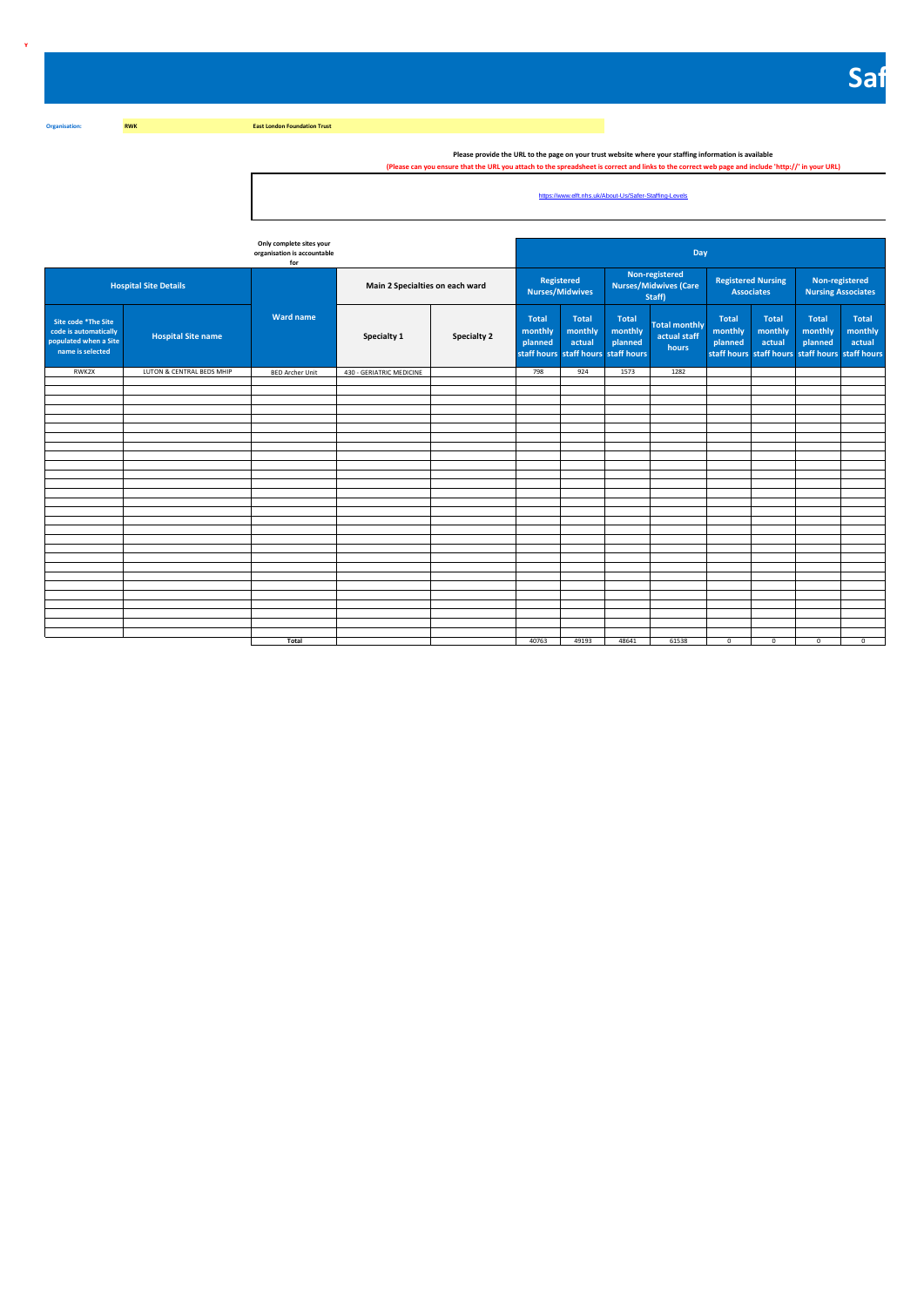## **Re Staffing (Rota Fill Rates and CHPPD) Collection**

|                                                   |                                                  |                                                   |                                                          | <b>Night</b>                               |                                                  |                             |                                                                          |                                    |                                                  | <b>Allied Health Professionals</b> |                                                              |                                                  |                            |                                   | <b>Care Hours Per Patient Day (CHPPD)</b> |                                                   |                             |                                       |
|---------------------------------------------------|--------------------------------------------------|---------------------------------------------------|----------------------------------------------------------|--------------------------------------------|--------------------------------------------------|-----------------------------|--------------------------------------------------------------------------|------------------------------------|--------------------------------------------------|------------------------------------|--------------------------------------------------------------|--------------------------------------------------|----------------------------|-----------------------------------|-------------------------------------------|---------------------------------------------------|-----------------------------|---------------------------------------|
|                                                   | <b>Registered</b><br><b>Nurses/Midwives</b>      |                                                   | Non-registered<br><b>Nurses/Midwives</b><br>(Care Staff) |                                            | <b>Registered Nursing</b><br><b>Associates</b>   |                             | Non-registered<br><b>Nursing Associates</b>                              |                                    | <b>Registered allied</b><br>health professionals |                                    | <b>Non-registered allied</b><br>health professionals         | <b>Cumulative</b><br>count over                  | <b>Registered</b>          | Non-                              | <b>Registered</b>                         | Non-                                              | <b>Registered</b><br>allied | Non-<br>registered                    |
| <b>Total</b><br>monthly<br>planned<br>staff hours | <b>Total</b><br>monthly<br>actual<br>staff hours | <b>Total</b><br>monthly<br>planned<br>staff hours | <b>Total</b><br>monthly<br>actual<br>staff hours         | Total<br>monthly<br>planned<br>staff hours | <b>Total</b><br>monthly<br>actual<br>staff hours | Total<br>monthly<br>planned | <b>Total</b><br>monthly<br>actual<br>staff hours staff hours staff hours | <b>Total</b><br>monthly<br>planned | <b>Total</b><br>monthly<br>actual<br>staff hours | <b>Total</b><br>monthly<br>planned | <b>Total</b><br>monthly<br>actual<br>staff hours staff hours | the month of<br>patients at<br>23:59 each<br>day | <b>Nurses/Mid</b><br>wives | registered<br>Nurses/Mi<br>dwives | <b>Nursing</b><br><b>Associates</b>       | registered<br><b>Nursing</b><br><b>Associates</b> | health<br>profession<br>als | allied<br>health<br>profession<br>als |
| 593<br>713                                        | 375<br>748                                       | 1000<br>713                                       | 554<br>1118                                              |                                            |                                                  |                             |                                                                          |                                    |                                                  |                                    |                                                              | 660                                              | $2.0$<br>2.7               | $2.8$<br>4.2                      | $0.0\,$<br>0.0                            | $0.0\,$<br>0.0                                    | 0.0<br>0.0                  | 0.0<br>0.0                            |
| 357                                               | 357                                              | 712                                               | 713                                                      |                                            |                                                  |                             |                                                                          |                                    |                                                  |                                    |                                                              | 547<br>504                                       | 1.9                        | 3.6                               | 0.0                                       | 0.0                                               | 0.0                         | 0.0                                   |
| 713                                               | 1058                                             | 1783                                              | 2612                                                     |                                            |                                                  |                             |                                                                          |                                    |                                                  |                                    |                                                              | 723                                              | 3.4                        | 7.5                               | 0.0                                       | $0.0\,$                                           | 0.0                         | 0.0                                   |
| 713                                               | 728                                              | 702                                               | 735                                                      |                                            |                                                  |                             |                                                                          |                                    |                                                  |                                    |                                                              | 621                                              | 2.7                        | 3.1                               | 0.0                                       | $0.0\,$                                           | $0.0\,$                     | 0.0                                   |
| 679                                               | 713                                              | 357                                               | 391                                                      |                                            |                                                  |                             |                                                                          |                                    |                                                  |                                    |                                                              | 286                                              | 4.9                        | 4.2                               | 0.0                                       | $0.0\,$                                           | 0.0                         | 0.0                                   |
| 707                                               | 698                                              | 1070                                              | 988                                                      |                                            |                                                  |                             |                                                                          |                                    |                                                  |                                    |                                                              | 566                                              | 3.2                        | $4.0$                             | 0.0                                       | $0.0\,$                                           | 0.0                         | 0.0                                   |
| 713                                               | 565                                              | 713                                               | 598                                                      |                                            |                                                  |                             |                                                                          |                                    |                                                  |                                    |                                                              |                                                  | 3.0                        | 2.7                               | 0.0                                       | $0.0\,$                                           | 0.0                         | 0.0                                   |
|                                                   |                                                  |                                                   |                                                          |                                            |                                                  |                             |                                                                          |                                    |                                                  |                                    |                                                              | 550                                              |                            |                                   |                                           |                                                   |                             |                                       |
| 357                                               | 608                                              | 357                                               | 840                                                      |                                            |                                                  |                             |                                                                          |                                    |                                                  |                                    |                                                              | 443                                              | $3.2\,$                    | 4.3                               | 0.0                                       | $0.0\,$                                           | 0.0                         | 0.0                                   |
| 699                                               | 727                                              | 702                                               | 702                                                      |                                            |                                                  |                             |                                                                          |                                    |                                                  |                                    |                                                              | 262                                              | 7.1                        | 7.0                               | 0.0                                       | $0.0\,$                                           | 0.0                         | 0.0                                   |
| 713                                               | 782                                              | 713                                               | 1012                                                     |                                            |                                                  |                             |                                                                          |                                    |                                                  |                                    |                                                              | 205                                              | 9.1                        | 11.4                              | 0.0                                       | $0.0\,$                                           | 0.0                         | 0.0                                   |
| 319<br>440                                        | 741                                              | 682                                               | 1070                                                     |                                            |                                                  |                             |                                                                          |                                    |                                                  |                                    |                                                              | 434                                              | 3.9                        | 5.0                               | 0.0                                       | 0.0<br>0.0                                        | 0.0                         | 0.0                                   |
| 341                                               | 560<br>456                                       | 341<br>341                                        | 506<br>647                                               |                                            |                                                  |                             |                                                                          |                                    |                                                  |                                    |                                                              | 521<br>527                                       | $2.8$<br>$2.5\,$           | 2.8<br>2.9                        | 0.0<br>0.0                                | 0.0                                               | 0.0<br>0.0                  | 0.0<br>0.0                            |
| 504<br>341                                        | 561<br>428                                       | 295<br>341                                        | 802<br>591                                               |                                            |                                                  |                             |                                                                          |                                    |                                                  |                                    |                                                              | 463                                              | 3.5<br>$2.6\,$             | 4.5<br>$2.4\,$                    | 0.0<br>0.0                                | 0.0<br>0.0                                        | 0.0<br>$0.0\,$              | 0.0<br>0.0                            |
| 341                                               | 583                                              | 341                                               | 528                                                      |                                            |                                                  |                             |                                                                          |                                    |                                                  |                                    |                                                              | 527<br>432                                       | $3.8\,$                    | 2.9                               | 0.0                                       | 0.0                                               | 0.0                         | 0.0                                   |
| 341<br>341                                        | 492<br>363                                       | 308<br>341                                        | 616<br>693                                               |                                            |                                                  |                             |                                                                          |                                    |                                                  |                                    |                                                              | 527<br>496                                       | 2.9<br>$2.5\,$             | $2.6\,$<br>2.9                    | 0.0<br>0.0                                | 0.0<br>0.0                                        | $0.0\,$<br>0.0              | 0.0<br>0.0                            |
| 341                                               | 418                                              | 330                                               | 604                                                      |                                            |                                                  |                             |                                                                          |                                    |                                                  |                                    |                                                              | 519                                              | $2.4\,$                    | $2.8\,$                           | 0.0                                       | 0.0                                               | 0.0                         | 0.0                                   |
| 341<br>583                                        | 553<br>539                                       | 341<br>660                                        | 636<br>506                                               |                                            |                                                  |                             |                                                                          |                                    |                                                  |                                    |                                                              | 527<br>496                                       | $3.3\,$<br>$3.1\,$         | $2.8\,$<br>2.9                    | 0.0<br>0.0                                | 0.0<br>0.0                                        | $0.0\,$<br>0.0              | 0.0<br>0.0                            |
| 341<br>341                                        | 1035<br>518                                      | 682<br>330                                        | 1452<br>521                                              |                                            |                                                  |                             |                                                                          |                                    |                                                  |                                    |                                                              | 341<br>527                                       | $7.0$<br>$3.1\,$           | 9.2<br>$3.0\,$                    | 0.0<br>0.0                                | 0.0<br>0.0                                        | $0.0\,$<br>0.0              | 0.0<br>0.0                            |
| 682                                               | 860                                              | 682                                               | 1058                                                     |                                            |                                                  |                             |                                                                          |                                    |                                                  |                                    |                                                              | 338                                              | 6.0                        | 7.6                               | 0.0                                       | 0.0                                               | 0.0                         | 0.0                                   |
| 341<br>702                                        | 503<br>897                                       | 341<br>702                                        | 605<br>1070                                              |                                            |                                                  |                             |                                                                          |                                    |                                                  |                                    |                                                              | 372                                              | 3.8                        | 3.8                               | 0.0<br>0.0                                | $0.0\,$                                           | $0.0\,$<br>0.0              | 0.0<br>0.0                            |
|                                                   |                                                  |                                                   |                                                          |                                            |                                                  |                             |                                                                          |                                    |                                                  |                                    |                                                              | 357                                              | 5.6                        | 6.2                               |                                           | 0.0                                               |                             |                                       |
| 713                                               | 614                                              | 357                                               | 831                                                      |                                            |                                                  |                             |                                                                          |                                    |                                                  |                                    |                                                              | 575                                              | $2.3$                      | 3.8                               | 0.0                                       | $0.0\,$                                           | 0.0                         | 0.0                                   |
| 713                                               | 680                                              | 357                                               | 483                                                      |                                            |                                                  |                             |                                                                          |                                    |                                                  |                                    |                                                              | 349                                              | 4.3                        | 3.6                               | 0.0                                       | $0.0\,$                                           | 0.0                         | 0.0                                   |
| 713                                               | 690                                              | 357                                               | 518                                                      |                                            |                                                  |                             |                                                                          |                                    |                                                  |                                    |                                                              | 465                                              | 3.3                        | 3.3                               | 0.0                                       | $0.0\,$                                           | 0.0                         | 0.0                                   |
| 690                                               | 713                                              | 357                                               | 564                                                      |                                            |                                                  |                             |                                                                          |                                    |                                                  |                                    |                                                              | 521                                              | 3.0                        | 3.6                               | 0.0                                       | $0.0\,$                                           | 0.0                         | 0.0                                   |
| 690                                               | 564                                              | 345                                               | 1137                                                     |                                            |                                                  |                             |                                                                          |                                    |                                                  |                                    |                                                              |                                                  | 6.9                        | 8.2                               | 0.0                                       | $0.0\,$                                           | 0.0                         | 0.0                                   |
| 713                                               | 680                                              | 357                                               | 483                                                      |                                            |                                                  |                             |                                                                          |                                    |                                                  |                                    |                                                              | 256<br>288                                       | $5.0$                      | 4.8                               | 0.0                                       | $0.0\,$                                           | 0.0                         | 0.0                                   |
| 702                                               | 644                                              | 357                                               | 437                                                      |                                            |                                                  |                             |                                                                          |                                    |                                                  |                                    |                                                              | 443                                              | 3.3                        | 2.9                               | $0.0\,$                                   | $0.0\,$                                           | 0.0                         | 0.0                                   |
| 713<br>713                                        | 691<br>657                                       | 357<br>357                                        | 932<br>480                                               |                                            |                                                  |                             |                                                                          |                                    |                                                  |                                    |                                                              | 598                                              | 2.4<br>3.2                 | 4.2<br>2.8                        | 0.0<br>0.0                                | $0.0\,$<br>$0.0\,$                                | 0.0<br>0.0                  | 0.0<br>0.0                            |
| 702                                               | 702                                              | 311                                               | 322                                                      |                                            |                                                  |                             |                                                                          |                                    |                                                  |                                    |                                                              | 451                                              | $3.1\,$                    | 2.6                               | 0.0                                       | $0.0\,$                                           | 0.0                         | 0.0                                   |
| 713                                               | 576                                              | 357                                               | 590                                                      |                                            |                                                  |                             |                                                                          |                                    |                                                  |                                    |                                                              | 478<br>580                                       | $1.8\,$                    | 2.9                               | 0.0                                       | $0.0\,$                                           | 0.0                         | 0.0                                   |
| 713                                               | 667                                              | 357                                               | 381                                                      |                                            |                                                  |                             |                                                                          |                                    |                                                  |                                    |                                                              | 426                                              | 3.7                        | 2.3                               | 0.0                                       | $0.0\,$                                           | 0.0                         | 0.0                                   |
| 690                                               | 587                                              | 1070                                              | 1506                                                     |                                            |                                                  |                             |                                                                          |                                    |                                                  |                                    |                                                              | 312                                              | 4.3                        | 10.9                              | 0.0                                       | $0.0\,$                                           | 0.0                         | 0.0                                   |
| 725                                               | 642                                              | 357                                               | 552                                                      |                                            |                                                  |                             |                                                                          |                                    |                                                  |                                    |                                                              | 231                                              | 6.4                        | 5.7                               | 0.0                                       | $0.0\,$                                           | $0.0\,$                     | 0.0                                   |
| 689                                               | 667                                              | 334                                               | 403                                                      |                                            |                                                  |                             |                                                                          |                                    |                                                  |                                    |                                                              | 455                                              | 3.0                        | 2.7                               | 0.0                                       | $0.0\,$                                           | $0.0\,$                     | $0.0\,$                               |
| 711<br>702                                        | 690<br>872                                       | 713<br>357                                        | 748<br>863                                               |                                            |                                                  |                             |                                                                          |                                    |                                                  |                                    |                                                              | 262                                              | 6.1<br>6.5                 | 6.3<br>7.1                        | 0.0<br>0.0                                | 0.0<br>0.0                                        | 0.0<br>0.0                  | 0.0<br>0.0                            |
| 713                                               | 483                                              | 357                                               | 507                                                      |                                            |                                                  |                             |                                                                          |                                    |                                                  |                                    |                                                              | 293<br>393                                       | 3.1                        | 3.9                               | 0.0                                       | 0.0                                               | 0.0                         | 0.0                                   |
| 713                                               | 668                                              | 713                                               | 759                                                      |                                            |                                                  |                             |                                                                          |                                    |                                                  |                                    |                                                              | 250                                              | 6.5                        | $6.4\,$                           | 0.0                                       | 0.0                                               | 0.0                         | 0.0                                   |
| 713                                               | 736                                              | 345                                               | 391                                                      |                                            |                                                  |                             |                                                                          |                                    |                                                  |                                    |                                                              | 455                                              | 3.0                        | 2.8                               | 0.0                                       | 0.0                                               | 0.0                         | 0.0                                   |
| 690                                               | 506                                              | 357                                               | 403                                                      |                                            |                                                  |                             |                                                                          |                                    |                                                  |                                    |                                                              | 393                                              | 3.0                        | 2.9                               | 0.0                                       | 0.0                                               | 0.0                         | 0.0                                   |
| 660                                               | 627                                              | 1022                                              | 1296                                                     |                                            |                                                  |                             |                                                                          |                                    |                                                  |                                    |                                                              | 290                                              | 4.5                        | 11.0                              | 0.0                                       | 0.0                                               | 0.0                         | 0.0                                   |
| 671                                               | 472                                              | 669                                               | 735                                                      |                                            |                                                  |                             |                                                                          |                                    |                                                  |                                    |                                                              | 343                                              | 3.6                        | $6.5$                             | 0.0                                       | 0.0                                               | 0.0                         | 0.0                                   |
| 341                                               | 320                                              | 341                                               | 600                                                      |                                            |                                                  |                             |                                                                          |                                    |                                                  |                                    |                                                              | 84                                               | 10.6                       | 17.1                              | 0.0                                       | 0.0                                               | 0.0                         | 0.0                                   |
| 460<br>713                                        | 472<br>713                                       | 1070<br>1426                                      | 1394<br>1403                                             |                                            |                                                  |                             |                                                                          |                                    |                                                  |                                    |                                                              | 496<br>535                                       | 2.6<br>3.2                 | 6.3<br>6.6                        | 0.0<br>0.0                                | 0.0<br>0.0                                        | 0.0<br>0.0                  | 0.0<br>0.0                            |
| 341                                               | 550                                              | 341                                               | 573                                                      |                                            |                                                  |                             |                                                                          |                                    |                                                  |                                    |                                                              | 310                                              | 4.8                        | 4.3                               | 0.0                                       | 0.0                                               | 0.0                         | 0.0                                   |
| 656                                               | 774                                              | 334                                               | 1048                                                     |                                            |                                                  |                             |                                                                          |                                    |                                                  |                                    |                                                              | 309                                              | 4.9                        | 8.4                               | 0.0                                       | 0.0                                               | 0.0                         | 0.0                                   |
|                                                   |                                                  |                                                   |                                                          |                                            |                                                  |                             |                                                                          |                                    |                                                  |                                    |                                                              |                                                  |                            |                                   |                                           |                                                   |                             |                                       |
|                                                   |                                                  |                                                   |                                                          |                                            |                                                  |                             |                                                                          |                                    |                                                  |                                    |                                                              |                                                  |                            |                                   |                                           |                                                   |                             |                                       |
|                                                   |                                                  |                                                   |                                                          |                                            |                                                  |                             |                                                                          |                                    |                                                  |                                    |                                                              |                                                  |                            |                                   |                                           |                                                   |                             |                                       |
|                                                   |                                                  |                                                   |                                                          |                                            |                                                  |                             |                                                                          |                                    |                                                  |                                    |                                                              |                                                  |                            |                                   |                                           |                                                   |                             |                                       |
|                                                   |                                                  |                                                   |                                                          |                                            |                                                  |                             |                                                                          |                                    |                                                  |                                    |                                                              |                                                  |                            |                                   |                                           |                                                   |                             |                                       |
|                                                   |                                                  |                                                   |                                                          |                                            |                                                  |                             |                                                                          |                                    |                                                  |                                    |                                                              |                                                  |                            |                                   |                                           |                                                   |                             |                                       |
|                                                   |                                                  |                                                   |                                                          |                                            |                                                  |                             |                                                                          |                                    |                                                  |                                    |                                                              |                                                  |                            |                                   |                                           |                                                   |                             |                                       |
|                                                   |                                                  |                                                   |                                                          |                                            |                                                  |                             |                                                                          |                                    |                                                  |                                    |                                                              |                                                  |                            |                                   |                                           |                                                   |                             |                                       |
|                                                   |                                                  |                                                   |                                                          |                                            |                                                  |                             |                                                                          |                                    |                                                  |                                    |                                                              |                                                  |                            |                                   |                                           |                                                   |                             |                                       |
|                                                   |                                                  |                                                   |                                                          |                                            |                                                  |                             |                                                                          |                                    |                                                  |                                    |                                                              |                                                  |                            |                                   |                                           |                                                   |                             |                                       |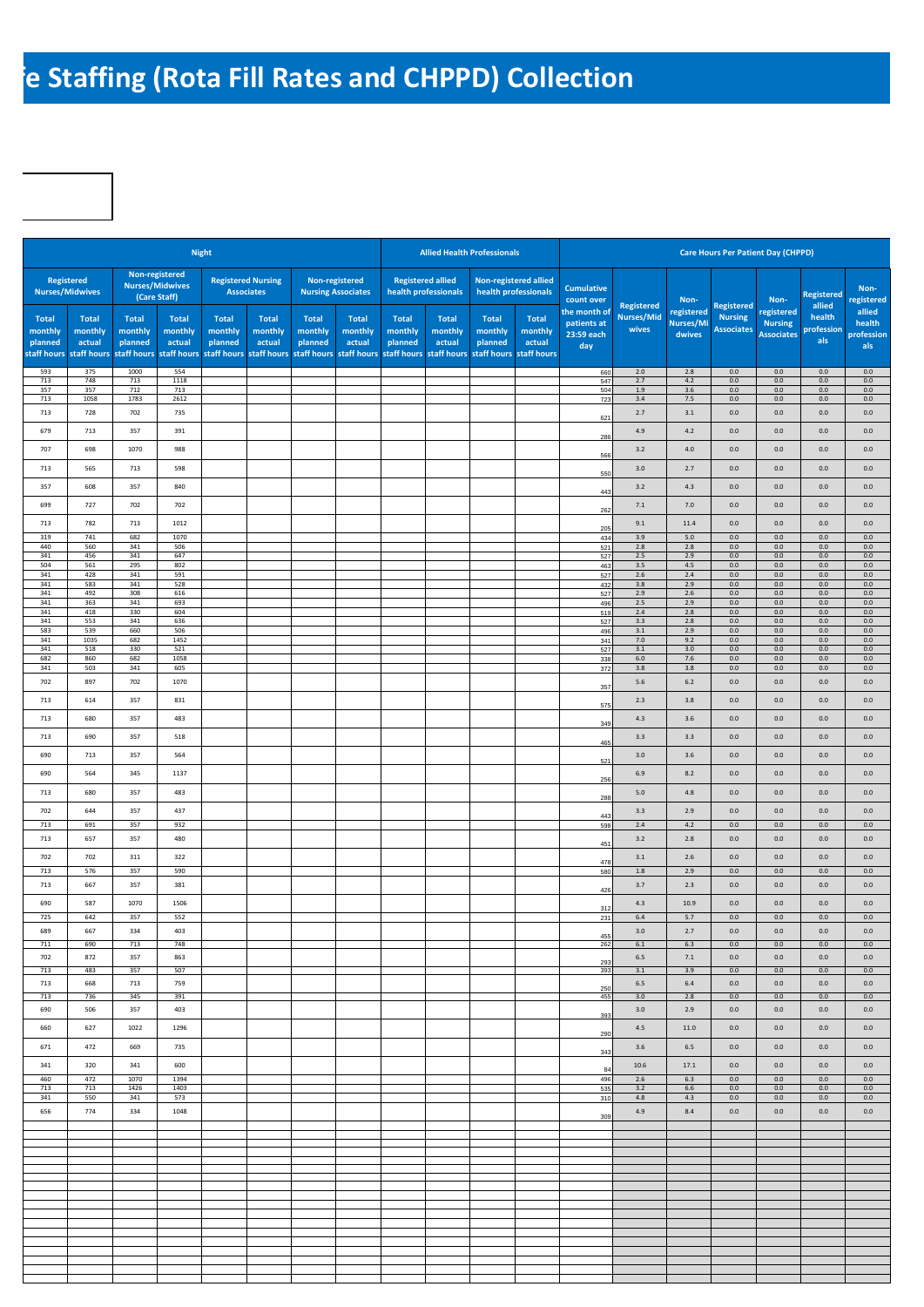## **Re Staffing (Rota Fill Rates and CHPPD) Collection**

|                                            |                                                  |                             |                                                   | <b>Night</b>                       |                                                |                             |                                             |                             | <b>Allied Health Professionals</b>                                                                                                                           |                             |                                               |                                                  |                     |                                   | <b>Care Hours Per Patient Day (CHPPD)</b> |                                                   |                             |                                       |
|--------------------------------------------|--------------------------------------------------|-----------------------------|---------------------------------------------------|------------------------------------|------------------------------------------------|-----------------------------|---------------------------------------------|-----------------------------|--------------------------------------------------------------------------------------------------------------------------------------------------------------|-----------------------------|-----------------------------------------------|--------------------------------------------------|---------------------|-----------------------------------|-------------------------------------------|---------------------------------------------------|-----------------------------|---------------------------------------|
|                                            | Registered<br><b>Nurses/Midwives</b>             |                             | Non-registered<br>Nurses/Midwives<br>(Care Staff) |                                    | <b>Registered Nursing</b><br><b>Associates</b> |                             | Non-registered<br><b>Nursing Associates</b> |                             | <b>Registered allied</b><br>health professionals                                                                                                             |                             | Non-registered allied<br>health professionals | <b>Cumulative</b><br>count over                  | Registered          | Non-                              | Registered                                | Non-                                              | Registered<br>allied        | Non-<br>registered                    |
| Total<br>monthly<br>planned<br>staff hours | <b>Total</b><br>monthly<br>actual<br>staff hours | Total<br>monthly<br>planned | <b>Total</b><br>monthly<br>actual                 | <b>Total</b><br>monthly<br>planned | Total<br>monthly<br>actual                     | Total<br>monthly<br>planned | <b>Total</b><br>monthly<br>actual           | Total<br>monthly<br>planned | <b>Total</b><br>monthly<br>actual<br>staff hours staff hours staff hours staff hours staff hours staff hours staff hours staff hours staff hours staff hours | Total<br>monthly<br>planned | <b>Total</b><br>monthly<br>actual             | the month of<br>patients at<br>23:59 each<br>day | Nurses/Mid<br>wives | registered<br>Nurses/Mi<br>dwives | <b>Nursing</b><br><b>Associates</b>       | registered<br><b>Nursing</b><br><b>Associates</b> | health<br>profession<br>als | allied<br>health<br>profession<br>als |
| 593                                        | 375                                              | 1000                        | 554                                               |                                    |                                                |                             |                                             |                             |                                                                                                                                                              |                             |                                               | 660                                              | $2.0$               | 2.8                               | 0.0                                       | 0.0                                               | 0.0                         | 0.0                                   |
|                                            |                                                  |                             |                                                   |                                    |                                                |                             |                                             |                             |                                                                                                                                                              |                             |                                               |                                                  |                     |                                   |                                           |                                                   |                             |                                       |
|                                            |                                                  |                             |                                                   |                                    |                                                |                             |                                             |                             |                                                                                                                                                              |                             |                                               |                                                  |                     |                                   |                                           |                                                   |                             |                                       |
|                                            |                                                  |                             |                                                   |                                    |                                                |                             |                                             |                             |                                                                                                                                                              |                             |                                               |                                                  |                     |                                   |                                           |                                                   |                             |                                       |
|                                            |                                                  |                             |                                                   |                                    |                                                |                             |                                             |                             |                                                                                                                                                              |                             |                                               |                                                  |                     |                                   |                                           |                                                   |                             |                                       |
|                                            |                                                  |                             |                                                   |                                    |                                                |                             |                                             |                             |                                                                                                                                                              |                             |                                               |                                                  |                     |                                   |                                           |                                                   |                             |                                       |
|                                            |                                                  |                             |                                                   |                                    |                                                |                             |                                             |                             |                                                                                                                                                              |                             |                                               |                                                  |                     |                                   |                                           |                                                   |                             |                                       |
|                                            |                                                  |                             |                                                   |                                    |                                                |                             |                                             |                             |                                                                                                                                                              |                             |                                               |                                                  |                     |                                   |                                           |                                                   |                             |                                       |
|                                            |                                                  |                             |                                                   |                                    |                                                |                             |                                             |                             |                                                                                                                                                              |                             |                                               |                                                  |                     |                                   |                                           |                                                   |                             |                                       |
|                                            |                                                  |                             |                                                   |                                    |                                                |                             |                                             |                             |                                                                                                                                                              |                             |                                               |                                                  |                     |                                   |                                           |                                                   |                             |                                       |
|                                            |                                                  |                             |                                                   |                                    |                                                |                             |                                             |                             |                                                                                                                                                              |                             |                                               |                                                  |                     |                                   |                                           |                                                   |                             |                                       |
|                                            |                                                  |                             |                                                   |                                    |                                                |                             |                                             |                             |                                                                                                                                                              |                             |                                               |                                                  |                     |                                   |                                           |                                                   |                             |                                       |
|                                            |                                                  |                             |                                                   |                                    |                                                |                             |                                             |                             |                                                                                                                                                              |                             |                                               |                                                  |                     |                                   |                                           |                                                   |                             |                                       |
|                                            |                                                  |                             |                                                   |                                    |                                                |                             |                                             |                             |                                                                                                                                                              |                             |                                               |                                                  |                     |                                   |                                           |                                                   |                             |                                       |
|                                            |                                                  |                             |                                                   |                                    |                                                |                             |                                             |                             |                                                                                                                                                              |                             |                                               |                                                  |                     |                                   |                                           |                                                   |                             |                                       |
|                                            |                                                  |                             |                                                   |                                    |                                                |                             |                                             |                             |                                                                                                                                                              |                             |                                               |                                                  |                     |                                   |                                           |                                                   |                             |                                       |
|                                            |                                                  |                             |                                                   |                                    |                                                |                             |                                             |                             |                                                                                                                                                              |                             |                                               |                                                  |                     |                                   |                                           |                                                   |                             |                                       |
|                                            |                                                  |                             |                                                   |                                    |                                                |                             |                                             |                             |                                                                                                                                                              |                             |                                               |                                                  |                     |                                   |                                           |                                                   |                             |                                       |
|                                            |                                                  |                             |                                                   |                                    |                                                |                             |                                             |                             |                                                                                                                                                              |                             |                                               |                                                  |                     |                                   |                                           |                                                   |                             |                                       |
|                                            |                                                  |                             |                                                   |                                    |                                                |                             |                                             |                             |                                                                                                                                                              |                             |                                               |                                                  |                     |                                   |                                           |                                                   |                             |                                       |
|                                            |                                                  |                             |                                                   |                                    |                                                |                             |                                             |                             |                                                                                                                                                              |                             |                                               |                                                  |                     |                                   |                                           |                                                   |                             |                                       |
|                                            |                                                  |                             |                                                   |                                    |                                                |                             |                                             |                             |                                                                                                                                                              |                             |                                               |                                                  |                     |                                   |                                           |                                                   |                             |                                       |
|                                            |                                                  |                             |                                                   |                                    |                                                |                             |                                             |                             |                                                                                                                                                              |                             |                                               |                                                  |                     |                                   |                                           |                                                   |                             |                                       |
|                                            |                                                  |                             |                                                   |                                    |                                                |                             |                                             |                             |                                                                                                                                                              |                             |                                               |                                                  |                     |                                   |                                           |                                                   |                             |                                       |
|                                            |                                                  |                             |                                                   |                                    |                                                |                             |                                             |                             |                                                                                                                                                              |                             |                                               |                                                  |                     |                                   |                                           |                                                   |                             |                                       |
|                                            |                                                  |                             |                                                   |                                    |                                                |                             |                                             |                             |                                                                                                                                                              |                             |                                               |                                                  |                     |                                   |                                           |                                                   |                             |                                       |
|                                            |                                                  |                             |                                                   |                                    |                                                |                             |                                             |                             |                                                                                                                                                              |                             |                                               |                                                  |                     |                                   |                                           |                                                   |                             |                                       |
|                                            |                                                  |                             |                                                   |                                    |                                                |                             |                                             |                             |                                                                                                                                                              |                             |                                               |                                                  |                     |                                   |                                           |                                                   |                             |                                       |
|                                            |                                                  |                             |                                                   |                                    |                                                |                             |                                             |                             |                                                                                                                                                              |                             |                                               |                                                  |                     |                                   |                                           |                                                   |                             |                                       |
|                                            |                                                  |                             |                                                   |                                    |                                                |                             |                                             |                             |                                                                                                                                                              |                             |                                               |                                                  |                     |                                   |                                           |                                                   |                             |                                       |
|                                            |                                                  |                             |                                                   |                                    |                                                |                             |                                             |                             |                                                                                                                                                              |                             |                                               |                                                  |                     |                                   |                                           |                                                   |                             |                                       |
|                                            |                                                  |                             |                                                   |                                    |                                                |                             |                                             |                             |                                                                                                                                                              |                             |                                               |                                                  |                     |                                   |                                           |                                                   |                             |                                       |
|                                            |                                                  |                             |                                                   |                                    |                                                |                             |                                             |                             |                                                                                                                                                              |                             |                                               |                                                  |                     |                                   |                                           |                                                   |                             |                                       |
|                                            |                                                  |                             |                                                   |                                    |                                                |                             |                                             |                             |                                                                                                                                                              |                             |                                               |                                                  |                     |                                   |                                           |                                                   |                             |                                       |
|                                            |                                                  |                             |                                                   |                                    |                                                |                             |                                             |                             |                                                                                                                                                              |                             |                                               |                                                  |                     |                                   |                                           |                                                   |                             |                                       |
|                                            |                                                  |                             |                                                   |                                    |                                                |                             |                                             |                             |                                                                                                                                                              |                             |                                               |                                                  |                     |                                   |                                           |                                                   |                             |                                       |
|                                            |                                                  |                             |                                                   |                                    |                                                |                             |                                             |                             |                                                                                                                                                              |                             |                                               |                                                  |                     |                                   |                                           |                                                   |                             |                                       |
|                                            |                                                  |                             |                                                   |                                    |                                                |                             |                                             |                             |                                                                                                                                                              |                             |                                               |                                                  |                     |                                   |                                           |                                                   |                             |                                       |
|                                            |                                                  |                             |                                                   |                                    |                                                |                             |                                             |                             |                                                                                                                                                              |                             |                                               |                                                  |                     |                                   |                                           |                                                   |                             |                                       |
|                                            |                                                  |                             |                                                   |                                    |                                                |                             |                                             |                             |                                                                                                                                                              |                             |                                               |                                                  |                     |                                   |                                           |                                                   |                             |                                       |
|                                            |                                                  |                             |                                                   |                                    |                                                |                             |                                             |                             |                                                                                                                                                              |                             |                                               |                                                  |                     |                                   |                                           |                                                   |                             |                                       |
|                                            |                                                  |                             |                                                   |                                    |                                                |                             |                                             |                             |                                                                                                                                                              |                             |                                               |                                                  |                     |                                   |                                           |                                                   |                             |                                       |
|                                            |                                                  |                             |                                                   |                                    |                                                |                             |                                             |                             |                                                                                                                                                              |                             |                                               |                                                  |                     |                                   |                                           |                                                   |                             |                                       |
|                                            |                                                  |                             |                                                   |                                    |                                                |                             |                                             |                             |                                                                                                                                                              |                             |                                               |                                                  |                     |                                   |                                           |                                                   |                             |                                       |
|                                            |                                                  |                             |                                                   |                                    |                                                |                             |                                             |                             |                                                                                                                                                              |                             |                                               |                                                  |                     |                                   |                                           |                                                   |                             |                                       |
|                                            |                                                  |                             |                                                   |                                    |                                                |                             |                                             |                             |                                                                                                                                                              |                             |                                               |                                                  |                     |                                   |                                           |                                                   |                             |                                       |
|                                            |                                                  |                             |                                                   |                                    |                                                |                             |                                             |                             |                                                                                                                                                              |                             |                                               |                                                  |                     |                                   |                                           |                                                   |                             |                                       |
|                                            |                                                  |                             |                                                   |                                    |                                                |                             |                                             |                             |                                                                                                                                                              |                             |                                               |                                                  |                     |                                   |                                           |                                                   |                             |                                       |
|                                            |                                                  |                             |                                                   |                                    |                                                |                             |                                             |                             |                                                                                                                                                              |                             |                                               |                                                  |                     |                                   |                                           |                                                   |                             |                                       |
|                                            |                                                  |                             |                                                   |                                    |                                                |                             |                                             |                             |                                                                                                                                                              |                             |                                               |                                                  |                     |                                   |                                           |                                                   |                             |                                       |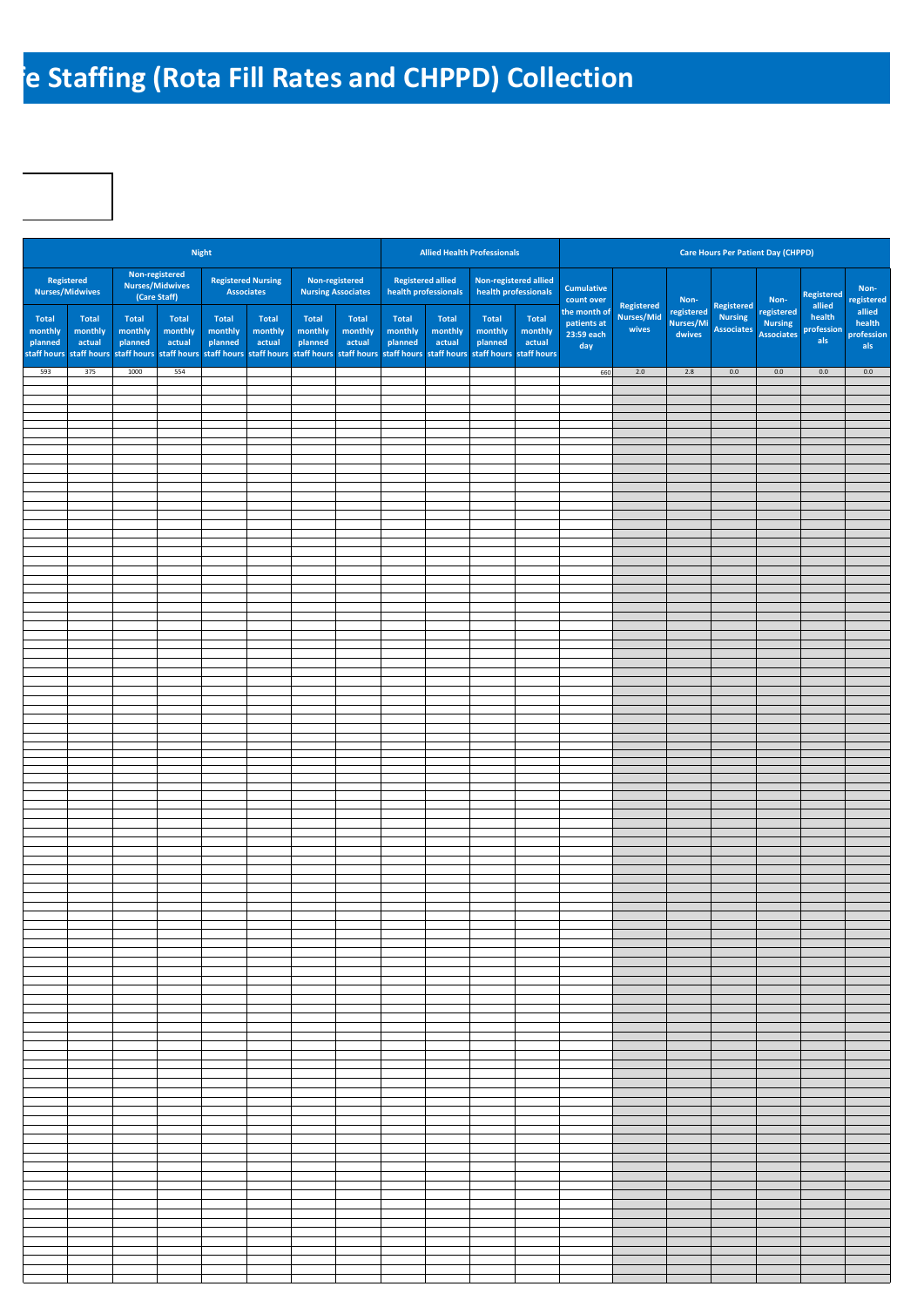## **Re Staffing (Rota Fill Rates and CHPPD) Collection**

|                                                   |                                      |                                                                                                                                                                                       |                                                          | Night                              |                                                |                                    |                                             |                                    | <b>Allied Health Professionals</b>               |                                    |                                               |                                                  |                                                 |                                   |                                                   | <b>Care Hours Per Patient Day (CHPPD)</b>         |                                       |                                       |
|---------------------------------------------------|--------------------------------------|---------------------------------------------------------------------------------------------------------------------------------------------------------------------------------------|----------------------------------------------------------|------------------------------------|------------------------------------------------|------------------------------------|---------------------------------------------|------------------------------------|--------------------------------------------------|------------------------------------|-----------------------------------------------|--------------------------------------------------|-------------------------------------------------|-----------------------------------|---------------------------------------------------|---------------------------------------------------|---------------------------------------|---------------------------------------|
|                                                   | Registered<br><b>Nurses/Midwives</b> |                                                                                                                                                                                       | Non-registered<br><b>Nurses/Midwives</b><br>(Care Staff) |                                    | <b>Registered Nursing</b><br><b>Associates</b> |                                    | Non-registered<br><b>Nursing Associates</b> |                                    | <b>Registered allied</b><br>health professionals |                                    | Non-registered allied<br>health professionals | <b>Cumulative</b><br>count over                  |                                                 | Non-                              |                                                   | Non-                                              | <b>Registered</b>                     | Non-<br>registered                    |
| <b>Total</b><br>monthly<br>planned<br>staff hours | <b>Total</b><br>monthly<br>actual    | <b>Total</b><br>monthly<br>planned<br>staff hours staff hours staff hours staff hours staff hours staff hours staff hours staff hours staff hours staff hours staff hours staff hours | <b>Total</b><br>monthly<br>actual                        | <b>Total</b><br>monthly<br>planned | <b>Total</b><br>monthly<br>actual              | <b>Total</b><br>monthly<br>planned | <b>Total</b><br>monthly<br>actual           | <b>Total</b><br>monthly<br>planned | <b>Total</b><br>monthly<br>actual                | <b>Total</b><br>monthly<br>planned | <b>Total</b><br>monthly<br>actual             | the month of<br>patients at<br>23:59 each<br>day | <b>Registered</b><br><b>Nurses/Mid</b><br>wives | registered<br>Nurses/Mi<br>dwives | Registered<br><b>Nursing</b><br><b>Associates</b> | registered<br><b>Nursing</b><br><b>Associates</b> | allied<br>health<br>profession<br>als | allied<br>health<br>profession<br>als |
| 593                                               | 375                                  | 1000                                                                                                                                                                                  | 554                                                      |                                    |                                                |                                    |                                             |                                    |                                                  |                                    |                                               | 660                                              | 2.0                                             | 2.8                               | 0.0                                               | 0.0                                               | 0.0                                   | 0.0                                   |
|                                                   |                                      |                                                                                                                                                                                       |                                                          |                                    |                                                |                                    |                                             |                                    |                                                  |                                    |                                               |                                                  |                                                 |                                   |                                                   |                                                   |                                       |                                       |
|                                                   |                                      |                                                                                                                                                                                       |                                                          |                                    |                                                |                                    |                                             |                                    |                                                  |                                    |                                               |                                                  |                                                 |                                   |                                                   |                                                   |                                       |                                       |
|                                                   |                                      |                                                                                                                                                                                       |                                                          |                                    |                                                |                                    |                                             |                                    |                                                  |                                    |                                               |                                                  |                                                 |                                   |                                                   |                                                   |                                       |                                       |
|                                                   |                                      |                                                                                                                                                                                       |                                                          |                                    |                                                |                                    |                                             |                                    |                                                  |                                    |                                               |                                                  |                                                 |                                   |                                                   |                                                   |                                       |                                       |
|                                                   |                                      |                                                                                                                                                                                       |                                                          |                                    |                                                |                                    |                                             |                                    |                                                  |                                    |                                               |                                                  |                                                 |                                   |                                                   |                                                   |                                       |                                       |
|                                                   |                                      |                                                                                                                                                                                       |                                                          |                                    |                                                |                                    |                                             |                                    |                                                  |                                    |                                               |                                                  |                                                 |                                   |                                                   |                                                   |                                       |                                       |
|                                                   |                                      |                                                                                                                                                                                       |                                                          |                                    |                                                |                                    |                                             |                                    |                                                  |                                    |                                               |                                                  |                                                 |                                   |                                                   |                                                   |                                       |                                       |
|                                                   |                                      |                                                                                                                                                                                       |                                                          |                                    |                                                |                                    |                                             |                                    |                                                  |                                    |                                               |                                                  |                                                 |                                   |                                                   |                                                   |                                       |                                       |
|                                                   |                                      |                                                                                                                                                                                       |                                                          |                                    |                                                |                                    |                                             |                                    |                                                  |                                    |                                               |                                                  |                                                 |                                   |                                                   |                                                   |                                       |                                       |
|                                                   |                                      |                                                                                                                                                                                       |                                                          |                                    |                                                |                                    |                                             |                                    |                                                  |                                    |                                               |                                                  |                                                 |                                   |                                                   |                                                   |                                       |                                       |
|                                                   |                                      |                                                                                                                                                                                       |                                                          |                                    |                                                |                                    |                                             |                                    |                                                  |                                    |                                               |                                                  |                                                 |                                   |                                                   |                                                   |                                       |                                       |
|                                                   |                                      |                                                                                                                                                                                       |                                                          |                                    |                                                |                                    |                                             |                                    |                                                  |                                    |                                               |                                                  |                                                 |                                   |                                                   |                                                   |                                       |                                       |
|                                                   |                                      |                                                                                                                                                                                       |                                                          |                                    |                                                |                                    |                                             |                                    |                                                  |                                    |                                               |                                                  |                                                 |                                   |                                                   |                                                   |                                       |                                       |
|                                                   |                                      |                                                                                                                                                                                       |                                                          |                                    |                                                |                                    |                                             |                                    |                                                  |                                    |                                               |                                                  |                                                 |                                   |                                                   |                                                   |                                       |                                       |
|                                                   |                                      |                                                                                                                                                                                       |                                                          |                                    |                                                |                                    |                                             |                                    |                                                  |                                    |                                               |                                                  |                                                 |                                   |                                                   |                                                   |                                       |                                       |
|                                                   |                                      |                                                                                                                                                                                       |                                                          |                                    |                                                |                                    |                                             |                                    |                                                  |                                    |                                               |                                                  |                                                 |                                   |                                                   |                                                   |                                       |                                       |
|                                                   |                                      |                                                                                                                                                                                       |                                                          |                                    |                                                |                                    |                                             |                                    |                                                  |                                    |                                               |                                                  |                                                 |                                   |                                                   |                                                   |                                       |                                       |
|                                                   |                                      |                                                                                                                                                                                       |                                                          |                                    |                                                |                                    |                                             |                                    |                                                  |                                    |                                               |                                                  |                                                 |                                   |                                                   |                                                   |                                       |                                       |
|                                                   |                                      |                                                                                                                                                                                       |                                                          |                                    |                                                |                                    |                                             |                                    |                                                  |                                    |                                               |                                                  |                                                 |                                   |                                                   |                                                   |                                       |                                       |
|                                                   |                                      |                                                                                                                                                                                       |                                                          |                                    |                                                |                                    |                                             |                                    |                                                  |                                    |                                               |                                                  |                                                 |                                   |                                                   |                                                   |                                       |                                       |
|                                                   |                                      |                                                                                                                                                                                       |                                                          |                                    |                                                |                                    |                                             |                                    |                                                  |                                    |                                               |                                                  |                                                 |                                   |                                                   |                                                   |                                       |                                       |
|                                                   |                                      |                                                                                                                                                                                       |                                                          |                                    |                                                |                                    |                                             |                                    |                                                  |                                    |                                               |                                                  |                                                 |                                   |                                                   |                                                   |                                       |                                       |
|                                                   |                                      |                                                                                                                                                                                       |                                                          |                                    |                                                |                                    |                                             |                                    |                                                  |                                    |                                               |                                                  |                                                 |                                   |                                                   |                                                   |                                       |                                       |
| 32273                                             | 34523                                | 29912                                                                                                                                                                                 | 42507                                                    | $^{\circ}$                         | $\mathbf 0$                                    | $\mathbf 0$                        | $^{\circ}$                                  | $\circ$                            | $^{\circ}$                                       | $^{\circ}$                         | $\mathbf{0}$                                  | 23612                                            | 1.8                                             | 0.0                               | 0.0                                               | 0.0                                               | 0.0                                   | 0.0                                   |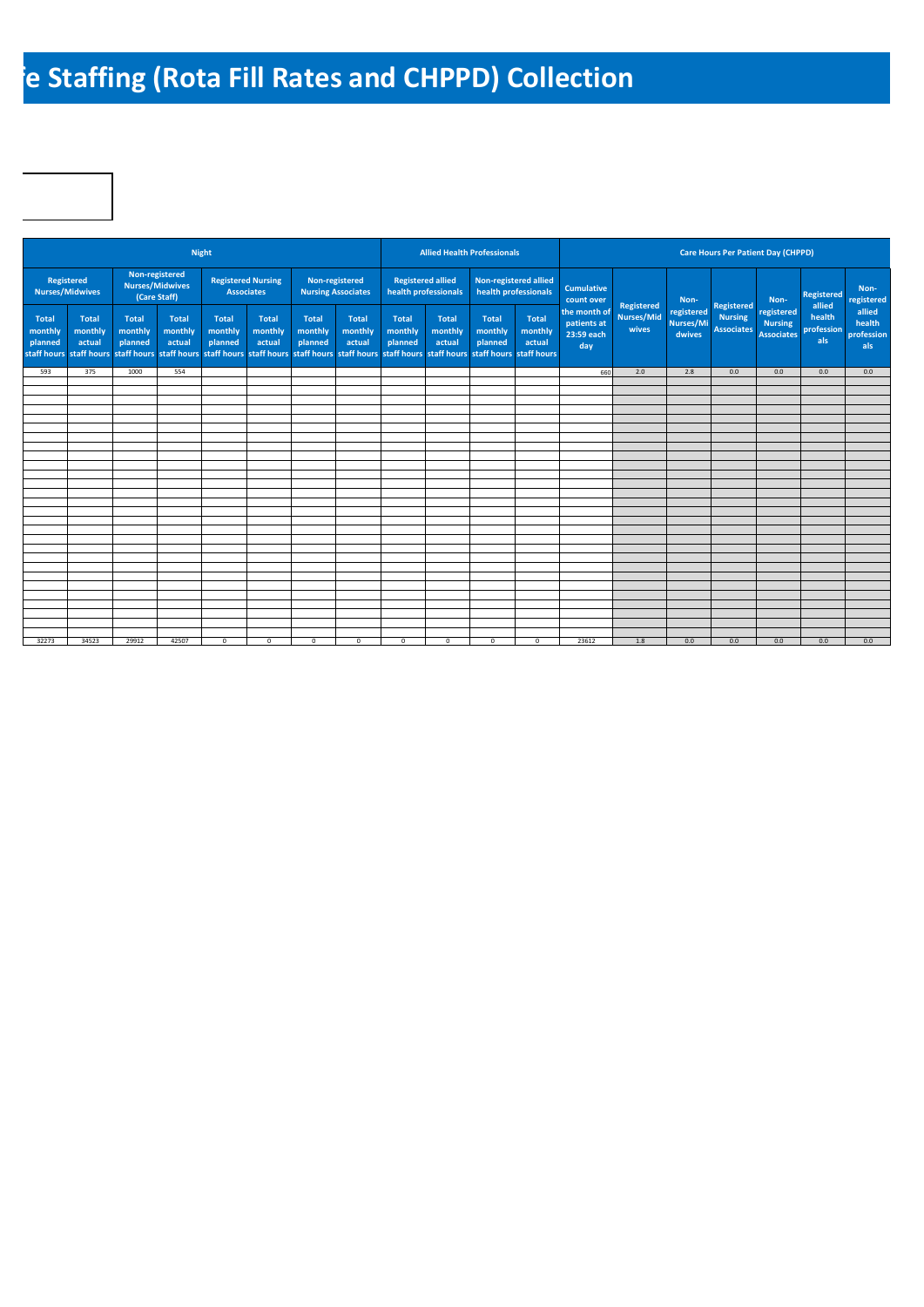| <b>Average fill</b><br>rate -<br><b>Registered</b><br><b>Nurses/Mid</b><br>wives (%)<br>4.8<br>115.8%<br>6.9<br>110.9%<br>103.8%<br>97.0%<br>5.4<br>151.8%<br>135.0%<br>10.9<br>132.1%<br>5.8<br>137.7%<br>111.2%<br>9.1<br>99.0%<br>111.9%<br>7.2<br>103.5%<br>120.4%<br>5.7<br>213.0%<br>114.2%<br>7.5<br>119.3%<br>122.0%<br>161.3%<br>158.3%<br>9.0<br>137.0%<br>160.6%<br>$5.6$<br>133.7%<br>136.9%<br>5.3<br>119.8%<br>118.1%<br>8.0<br>166.7%<br>198.6%<br>$5.0$<br>127.7%<br>92.2%<br>$6.6$<br>140.6%<br>96.0%<br>5.5<br>140.5%<br>111.6%<br>5.4<br>123.4%<br>113.3%<br>5.3<br>135.4%<br>135.1%<br>$6.2$<br>164.3%<br>117.9%<br>5.9<br>133.2%<br>126.9%<br>183.2%<br>152.1%<br>$6.2\,$<br>152.8%<br>145.1%<br>129.5%<br>135.3%<br>7.6<br>124.0%<br>11.8<br>119.7%<br>167.8%<br>$6.0\,$<br>98.3%<br>141.6%<br>7.9<br>118.9%<br>119.2%<br>6.6<br>6.5<br>123.6%<br>15.0<br>150.0%<br>182.1%<br>96.6%<br>9.8<br>103.7%<br>6.2<br>6.7<br>102.2%<br>$6.0$<br>107.5%<br>112.8%<br>5.7<br>113.8%<br>133.0%<br>4.6<br>62.7%<br>128.3%<br>84.2%<br>6.0<br>97.9%<br>12.1<br>116.1%<br>107.7%<br>5.7<br>102.1%<br>12.5<br>137.5%<br>84.5%<br>13.5<br>143.1%<br>169.4%<br>84.8%<br>106.2%<br>124.0%<br>5.8<br>84.5%<br>105.3%<br>5.9<br>93.7%<br>15.5<br>69.5%<br>10.1<br>94.8%<br>138.4%<br>27.7<br>252.7%<br>88.4%<br>8.9<br>108.2%<br>9.7<br>139.0%<br>9.2<br>129.8%<br>110.6%<br>231.8% |                                                                                                                      |
|----------------------------------------------------------------------------------------------------------------------------------------------------------------------------------------------------------------------------------------------------------------------------------------------------------------------------------------------------------------------------------------------------------------------------------------------------------------------------------------------------------------------------------------------------------------------------------------------------------------------------------------------------------------------------------------------------------------------------------------------------------------------------------------------------------------------------------------------------------------------------------------------------------------------------------------------------------------------------------------------------------------------------------------------------------------------------------------------------------------------------------------------------------------------------------------------------------------------------------------------------------------------------------------------------------------------------------------------------------------------------------------|----------------------------------------------------------------------------------------------------------------------|
|                                                                                                                                                                                                                                                                                                                                                                                                                                                                                                                                                                                                                                                                                                                                                                                                                                                                                                                                                                                                                                                                                                                                                                                                                                                                                                                                                                                        | <b>Average fill</b><br>rate - Non-<br>registered<br><b>Overall</b><br><b>Nurses/Mid</b><br>wives (care<br>staff) (%) |
|                                                                                                                                                                                                                                                                                                                                                                                                                                                                                                                                                                                                                                                                                                                                                                                                                                                                                                                                                                                                                                                                                                                                                                                                                                                                                                                                                                                        | 81.5%                                                                                                                |
|                                                                                                                                                                                                                                                                                                                                                                                                                                                                                                                                                                                                                                                                                                                                                                                                                                                                                                                                                                                                                                                                                                                                                                                                                                                                                                                                                                                        |                                                                                                                      |
|                                                                                                                                                                                                                                                                                                                                                                                                                                                                                                                                                                                                                                                                                                                                                                                                                                                                                                                                                                                                                                                                                                                                                                                                                                                                                                                                                                                        |                                                                                                                      |
|                                                                                                                                                                                                                                                                                                                                                                                                                                                                                                                                                                                                                                                                                                                                                                                                                                                                                                                                                                                                                                                                                                                                                                                                                                                                                                                                                                                        |                                                                                                                      |
|                                                                                                                                                                                                                                                                                                                                                                                                                                                                                                                                                                                                                                                                                                                                                                                                                                                                                                                                                                                                                                                                                                                                                                                                                                                                                                                                                                                        |                                                                                                                      |
|                                                                                                                                                                                                                                                                                                                                                                                                                                                                                                                                                                                                                                                                                                                                                                                                                                                                                                                                                                                                                                                                                                                                                                                                                                                                                                                                                                                        |                                                                                                                      |
|                                                                                                                                                                                                                                                                                                                                                                                                                                                                                                                                                                                                                                                                                                                                                                                                                                                                                                                                                                                                                                                                                                                                                                                                                                                                                                                                                                                        |                                                                                                                      |
|                                                                                                                                                                                                                                                                                                                                                                                                                                                                                                                                                                                                                                                                                                                                                                                                                                                                                                                                                                                                                                                                                                                                                                                                                                                                                                                                                                                        |                                                                                                                      |
|                                                                                                                                                                                                                                                                                                                                                                                                                                                                                                                                                                                                                                                                                                                                                                                                                                                                                                                                                                                                                                                                                                                                                                                                                                                                                                                                                                                        |                                                                                                                      |
|                                                                                                                                                                                                                                                                                                                                                                                                                                                                                                                                                                                                                                                                                                                                                                                                                                                                                                                                                                                                                                                                                                                                                                                                                                                                                                                                                                                        |                                                                                                                      |
|                                                                                                                                                                                                                                                                                                                                                                                                                                                                                                                                                                                                                                                                                                                                                                                                                                                                                                                                                                                                                                                                                                                                                                                                                                                                                                                                                                                        |                                                                                                                      |
|                                                                                                                                                                                                                                                                                                                                                                                                                                                                                                                                                                                                                                                                                                                                                                                                                                                                                                                                                                                                                                                                                                                                                                                                                                                                                                                                                                                        |                                                                                                                      |
|                                                                                                                                                                                                                                                                                                                                                                                                                                                                                                                                                                                                                                                                                                                                                                                                                                                                                                                                                                                                                                                                                                                                                                                                                                                                                                                                                                                        |                                                                                                                      |
|                                                                                                                                                                                                                                                                                                                                                                                                                                                                                                                                                                                                                                                                                                                                                                                                                                                                                                                                                                                                                                                                                                                                                                                                                                                                                                                                                                                        |                                                                                                                      |
|                                                                                                                                                                                                                                                                                                                                                                                                                                                                                                                                                                                                                                                                                                                                                                                                                                                                                                                                                                                                                                                                                                                                                                                                                                                                                                                                                                                        | 14.1<br>114.6%                                                                                                       |
|                                                                                                                                                                                                                                                                                                                                                                                                                                                                                                                                                                                                                                                                                                                                                                                                                                                                                                                                                                                                                                                                                                                                                                                                                                                                                                                                                                                        |                                                                                                                      |
|                                                                                                                                                                                                                                                                                                                                                                                                                                                                                                                                                                                                                                                                                                                                                                                                                                                                                                                                                                                                                                                                                                                                                                                                                                                                                                                                                                                        | 20.5<br>124.4%                                                                                                       |
|                                                                                                                                                                                                                                                                                                                                                                                                                                                                                                                                                                                                                                                                                                                                                                                                                                                                                                                                                                                                                                                                                                                                                                                                                                                                                                                                                                                        |                                                                                                                      |
|                                                                                                                                                                                                                                                                                                                                                                                                                                                                                                                                                                                                                                                                                                                                                                                                                                                                                                                                                                                                                                                                                                                                                                                                                                                                                                                                                                                        |                                                                                                                      |
|                                                                                                                                                                                                                                                                                                                                                                                                                                                                                                                                                                                                                                                                                                                                                                                                                                                                                                                                                                                                                                                                                                                                                                                                                                                                                                                                                                                        |                                                                                                                      |
|                                                                                                                                                                                                                                                                                                                                                                                                                                                                                                                                                                                                                                                                                                                                                                                                                                                                                                                                                                                                                                                                                                                                                                                                                                                                                                                                                                                        |                                                                                                                      |
|                                                                                                                                                                                                                                                                                                                                                                                                                                                                                                                                                                                                                                                                                                                                                                                                                                                                                                                                                                                                                                                                                                                                                                                                                                                                                                                                                                                        |                                                                                                                      |
|                                                                                                                                                                                                                                                                                                                                                                                                                                                                                                                                                                                                                                                                                                                                                                                                                                                                                                                                                                                                                                                                                                                                                                                                                                                                                                                                                                                        |                                                                                                                      |
|                                                                                                                                                                                                                                                                                                                                                                                                                                                                                                                                                                                                                                                                                                                                                                                                                                                                                                                                                                                                                                                                                                                                                                                                                                                                                                                                                                                        |                                                                                                                      |
|                                                                                                                                                                                                                                                                                                                                                                                                                                                                                                                                                                                                                                                                                                                                                                                                                                                                                                                                                                                                                                                                                                                                                                                                                                                                                                                                                                                        |                                                                                                                      |
|                                                                                                                                                                                                                                                                                                                                                                                                                                                                                                                                                                                                                                                                                                                                                                                                                                                                                                                                                                                                                                                                                                                                                                                                                                                                                                                                                                                        |                                                                                                                      |
|                                                                                                                                                                                                                                                                                                                                                                                                                                                                                                                                                                                                                                                                                                                                                                                                                                                                                                                                                                                                                                                                                                                                                                                                                                                                                                                                                                                        |                                                                                                                      |
|                                                                                                                                                                                                                                                                                                                                                                                                                                                                                                                                                                                                                                                                                                                                                                                                                                                                                                                                                                                                                                                                                                                                                                                                                                                                                                                                                                                        |                                                                                                                      |
|                                                                                                                                                                                                                                                                                                                                                                                                                                                                                                                                                                                                                                                                                                                                                                                                                                                                                                                                                                                                                                                                                                                                                                                                                                                                                                                                                                                        | 16.2                                                                                                                 |
|                                                                                                                                                                                                                                                                                                                                                                                                                                                                                                                                                                                                                                                                                                                                                                                                                                                                                                                                                                                                                                                                                                                                                                                                                                                                                                                                                                                        |                                                                                                                      |
|                                                                                                                                                                                                                                                                                                                                                                                                                                                                                                                                                                                                                                                                                                                                                                                                                                                                                                                                                                                                                                                                                                                                                                                                                                                                                                                                                                                        | 13.6                                                                                                                 |
|                                                                                                                                                                                                                                                                                                                                                                                                                                                                                                                                                                                                                                                                                                                                                                                                                                                                                                                                                                                                                                                                                                                                                                                                                                                                                                                                                                                        | 108.5%                                                                                                               |
|                                                                                                                                                                                                                                                                                                                                                                                                                                                                                                                                                                                                                                                                                                                                                                                                                                                                                                                                                                                                                                                                                                                                                                                                                                                                                                                                                                                        |                                                                                                                      |
|                                                                                                                                                                                                                                                                                                                                                                                                                                                                                                                                                                                                                                                                                                                                                                                                                                                                                                                                                                                                                                                                                                                                                                                                                                                                                                                                                                                        |                                                                                                                      |
|                                                                                                                                                                                                                                                                                                                                                                                                                                                                                                                                                                                                                                                                                                                                                                                                                                                                                                                                                                                                                                                                                                                                                                                                                                                                                                                                                                                        |                                                                                                                      |
|                                                                                                                                                                                                                                                                                                                                                                                                                                                                                                                                                                                                                                                                                                                                                                                                                                                                                                                                                                                                                                                                                                                                                                                                                                                                                                                                                                                        |                                                                                                                      |
|                                                                                                                                                                                                                                                                                                                                                                                                                                                                                                                                                                                                                                                                                                                                                                                                                                                                                                                                                                                                                                                                                                                                                                                                                                                                                                                                                                                        | 112.0%                                                                                                               |
|                                                                                                                                                                                                                                                                                                                                                                                                                                                                                                                                                                                                                                                                                                                                                                                                                                                                                                                                                                                                                                                                                                                                                                                                                                                                                                                                                                                        |                                                                                                                      |
|                                                                                                                                                                                                                                                                                                                                                                                                                                                                                                                                                                                                                                                                                                                                                                                                                                                                                                                                                                                                                                                                                                                                                                                                                                                                                                                                                                                        | 141.2%                                                                                                               |
|                                                                                                                                                                                                                                                                                                                                                                                                                                                                                                                                                                                                                                                                                                                                                                                                                                                                                                                                                                                                                                                                                                                                                                                                                                                                                                                                                                                        |                                                                                                                      |
|                                                                                                                                                                                                                                                                                                                                                                                                                                                                                                                                                                                                                                                                                                                                                                                                                                                                                                                                                                                                                                                                                                                                                                                                                                                                                                                                                                                        | 182.4%                                                                                                               |
|                                                                                                                                                                                                                                                                                                                                                                                                                                                                                                                                                                                                                                                                                                                                                                                                                                                                                                                                                                                                                                                                                                                                                                                                                                                                                                                                                                                        |                                                                                                                      |
|                                                                                                                                                                                                                                                                                                                                                                                                                                                                                                                                                                                                                                                                                                                                                                                                                                                                                                                                                                                                                                                                                                                                                                                                                                                                                                                                                                                        |                                                                                                                      |
|                                                                                                                                                                                                                                                                                                                                                                                                                                                                                                                                                                                                                                                                                                                                                                                                                                                                                                                                                                                                                                                                                                                                                                                                                                                                                                                                                                                        |                                                                                                                      |
|                                                                                                                                                                                                                                                                                                                                                                                                                                                                                                                                                                                                                                                                                                                                                                                                                                                                                                                                                                                                                                                                                                                                                                                                                                                                                                                                                                                        | 125.9%                                                                                                               |
|                                                                                                                                                                                                                                                                                                                                                                                                                                                                                                                                                                                                                                                                                                                                                                                                                                                                                                                                                                                                                                                                                                                                                                                                                                                                                                                                                                                        |                                                                                                                      |
|                                                                                                                                                                                                                                                                                                                                                                                                                                                                                                                                                                                                                                                                                                                                                                                                                                                                                                                                                                                                                                                                                                                                                                                                                                                                                                                                                                                        | 119.1%                                                                                                               |
|                                                                                                                                                                                                                                                                                                                                                                                                                                                                                                                                                                                                                                                                                                                                                                                                                                                                                                                                                                                                                                                                                                                                                                                                                                                                                                                                                                                        | 175.8%                                                                                                               |
|                                                                                                                                                                                                                                                                                                                                                                                                                                                                                                                                                                                                                                                                                                                                                                                                                                                                                                                                                                                                                                                                                                                                                                                                                                                                                                                                                                                        |                                                                                                                      |
|                                                                                                                                                                                                                                                                                                                                                                                                                                                                                                                                                                                                                                                                                                                                                                                                                                                                                                                                                                                                                                                                                                                                                                                                                                                                                                                                                                                        |                                                                                                                      |
|                                                                                                                                                                                                                                                                                                                                                                                                                                                                                                                                                                                                                                                                                                                                                                                                                                                                                                                                                                                                                                                                                                                                                                                                                                                                                                                                                                                        |                                                                                                                      |
|                                                                                                                                                                                                                                                                                                                                                                                                                                                                                                                                                                                                                                                                                                                                                                                                                                                                                                                                                                                                                                                                                                                                                                                                                                                                                                                                                                                        |                                                                                                                      |
|                                                                                                                                                                                                                                                                                                                                                                                                                                                                                                                                                                                                                                                                                                                                                                                                                                                                                                                                                                                                                                                                                                                                                                                                                                                                                                                                                                                        | 153.6%                                                                                                               |
|                                                                                                                                                                                                                                                                                                                                                                                                                                                                                                                                                                                                                                                                                                                                                                                                                                                                                                                                                                                                                                                                                                                                                                                                                                                                                                                                                                                        |                                                                                                                      |
|                                                                                                                                                                                                                                                                                                                                                                                                                                                                                                                                                                                                                                                                                                                                                                                                                                                                                                                                                                                                                                                                                                                                                                                                                                                                                                                                                                                        |                                                                                                                      |
|                                                                                                                                                                                                                                                                                                                                                                                                                                                                                                                                                                                                                                                                                                                                                                                                                                                                                                                                                                                                                                                                                                                                                                                                                                                                                                                                                                                        | 15.2<br>134.3%                                                                                                       |
|                                                                                                                                                                                                                                                                                                                                                                                                                                                                                                                                                                                                                                                                                                                                                                                                                                                                                                                                                                                                                                                                                                                                                                                                                                                                                                                                                                                        |                                                                                                                      |
|                                                                                                                                                                                                                                                                                                                                                                                                                                                                                                                                                                                                                                                                                                                                                                                                                                                                                                                                                                                                                                                                                                                                                                                                                                                                                                                                                                                        |                                                                                                                      |
|                                                                                                                                                                                                                                                                                                                                                                                                                                                                                                                                                                                                                                                                                                                                                                                                                                                                                                                                                                                                                                                                                                                                                                                                                                                                                                                                                                                        | 123.4%                                                                                                               |
|                                                                                                                                                                                                                                                                                                                                                                                                                                                                                                                                                                                                                                                                                                                                                                                                                                                                                                                                                                                                                                                                                                                                                                                                                                                                                                                                                                                        |                                                                                                                      |
|                                                                                                                                                                                                                                                                                                                                                                                                                                                                                                                                                                                                                                                                                                                                                                                                                                                                                                                                                                                                                                                                                                                                                                                                                                                                                                                                                                                        |                                                                                                                      |
|                                                                                                                                                                                                                                                                                                                                                                                                                                                                                                                                                                                                                                                                                                                                                                                                                                                                                                                                                                                                                                                                                                                                                                                                                                                                                                                                                                                        |                                                                                                                      |
|                                                                                                                                                                                                                                                                                                                                                                                                                                                                                                                                                                                                                                                                                                                                                                                                                                                                                                                                                                                                                                                                                                                                                                                                                                                                                                                                                                                        | 94.9%<br>7.0                                                                                                         |
|                                                                                                                                                                                                                                                                                                                                                                                                                                                                                                                                                                                                                                                                                                                                                                                                                                                                                                                                                                                                                                                                                                                                                                                                                                                                                                                                                                                        | 13.0                                                                                                                 |
|                                                                                                                                                                                                                                                                                                                                                                                                                                                                                                                                                                                                                                                                                                                                                                                                                                                                                                                                                                                                                                                                                                                                                                                                                                                                                                                                                                                        |                                                                                                                      |
|                                                                                                                                                                                                                                                                                                                                                                                                                                                                                                                                                                                                                                                                                                                                                                                                                                                                                                                                                                                                                                                                                                                                                                                                                                                                                                                                                                                        |                                                                                                                      |
|                                                                                                                                                                                                                                                                                                                                                                                                                                                                                                                                                                                                                                                                                                                                                                                                                                                                                                                                                                                                                                                                                                                                                                                                                                                                                                                                                                                        | 104.1%                                                                                                               |
|                                                                                                                                                                                                                                                                                                                                                                                                                                                                                                                                                                                                                                                                                                                                                                                                                                                                                                                                                                                                                                                                                                                                                                                                                                                                                                                                                                                        |                                                                                                                      |
|                                                                                                                                                                                                                                                                                                                                                                                                                                                                                                                                                                                                                                                                                                                                                                                                                                                                                                                                                                                                                                                                                                                                                                                                                                                                                                                                                                                        | 170.3%                                                                                                               |
|                                                                                                                                                                                                                                                                                                                                                                                                                                                                                                                                                                                                                                                                                                                                                                                                                                                                                                                                                                                                                                                                                                                                                                                                                                                                                                                                                                                        |                                                                                                                      |
|                                                                                                                                                                                                                                                                                                                                                                                                                                                                                                                                                                                                                                                                                                                                                                                                                                                                                                                                                                                                                                                                                                                                                                                                                                                                                                                                                                                        |                                                                                                                      |
|                                                                                                                                                                                                                                                                                                                                                                                                                                                                                                                                                                                                                                                                                                                                                                                                                                                                                                                                                                                                                                                                                                                                                                                                                                                                                                                                                                                        |                                                                                                                      |
|                                                                                                                                                                                                                                                                                                                                                                                                                                                                                                                                                                                                                                                                                                                                                                                                                                                                                                                                                                                                                                                                                                                                                                                                                                                                                                                                                                                        |                                                                                                                      |
|                                                                                                                                                                                                                                                                                                                                                                                                                                                                                                                                                                                                                                                                                                                                                                                                                                                                                                                                                                                                                                                                                                                                                                                                                                                                                                                                                                                        | 101.0%                                                                                                               |
|                                                                                                                                                                                                                                                                                                                                                                                                                                                                                                                                                                                                                                                                                                                                                                                                                                                                                                                                                                                                                                                                                                                                                                                                                                                                                                                                                                                        | 104.8%                                                                                                               |
|                                                                                                                                                                                                                                                                                                                                                                                                                                                                                                                                                                                                                                                                                                                                                                                                                                                                                                                                                                                                                                                                                                                                                                                                                                                                                                                                                                                        | 68.9%                                                                                                                |
|                                                                                                                                                                                                                                                                                                                                                                                                                                                                                                                                                                                                                                                                                                                                                                                                                                                                                                                                                                                                                                                                                                                                                                                                                                                                                                                                                                                        |                                                                                                                      |
|                                                                                                                                                                                                                                                                                                                                                                                                                                                                                                                                                                                                                                                                                                                                                                                                                                                                                                                                                                                                                                                                                                                                                                                                                                                                                                                                                                                        |                                                                                                                      |
|                                                                                                                                                                                                                                                                                                                                                                                                                                                                                                                                                                                                                                                                                                                                                                                                                                                                                                                                                                                                                                                                                                                                                                                                                                                                                                                                                                                        | 13.4                                                                                                                 |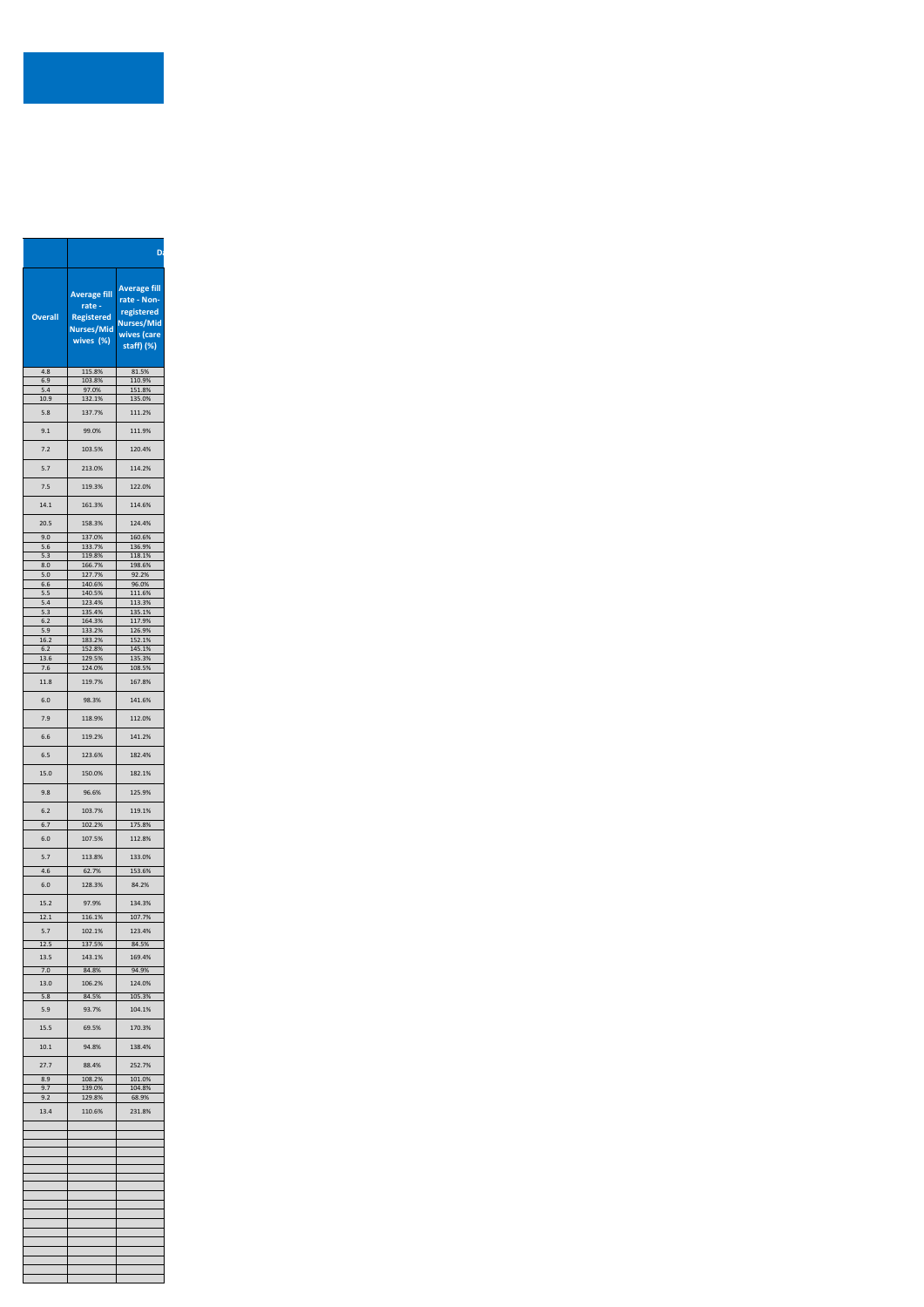|         |                                                                          | Da                                                                                          |
|---------|--------------------------------------------------------------------------|---------------------------------------------------------------------------------------------|
| Overall | <b>Average fill</b><br>$rate -$<br>Registered<br>Nurses/Mid<br>wives (%) | <b>Average fill</b><br>rate - Non-<br>registered<br>Nurses/Mid<br>wives (care<br>staff) (%) |
| 4.8     | 115.8%                                                                   | 81.5%                                                                                       |
|         |                                                                          |                                                                                             |
|         |                                                                          |                                                                                             |
|         |                                                                          |                                                                                             |
|         |                                                                          |                                                                                             |
|         |                                                                          |                                                                                             |
|         |                                                                          |                                                                                             |
|         |                                                                          |                                                                                             |
|         |                                                                          |                                                                                             |
|         |                                                                          |                                                                                             |
|         |                                                                          |                                                                                             |
|         |                                                                          |                                                                                             |
|         |                                                                          |                                                                                             |
|         |                                                                          |                                                                                             |
|         |                                                                          |                                                                                             |
|         |                                                                          |                                                                                             |
|         |                                                                          |                                                                                             |
|         |                                                                          |                                                                                             |
|         |                                                                          |                                                                                             |
|         |                                                                          |                                                                                             |
|         |                                                                          |                                                                                             |
|         |                                                                          |                                                                                             |
|         |                                                                          |                                                                                             |
|         |                                                                          |                                                                                             |
|         |                                                                          |                                                                                             |
|         |                                                                          |                                                                                             |
|         |                                                                          |                                                                                             |
|         |                                                                          |                                                                                             |
|         |                                                                          |                                                                                             |
|         |                                                                          |                                                                                             |
|         |                                                                          |                                                                                             |
|         |                                                                          |                                                                                             |
|         |                                                                          |                                                                                             |
|         |                                                                          |                                                                                             |
|         |                                                                          |                                                                                             |
|         |                                                                          |                                                                                             |
|         |                                                                          |                                                                                             |
|         |                                                                          |                                                                                             |
|         |                                                                          |                                                                                             |
|         |                                                                          |                                                                                             |
|         |                                                                          |                                                                                             |
|         |                                                                          |                                                                                             |
|         |                                                                          |                                                                                             |
|         |                                                                          |                                                                                             |
|         |                                                                          |                                                                                             |
|         |                                                                          |                                                                                             |